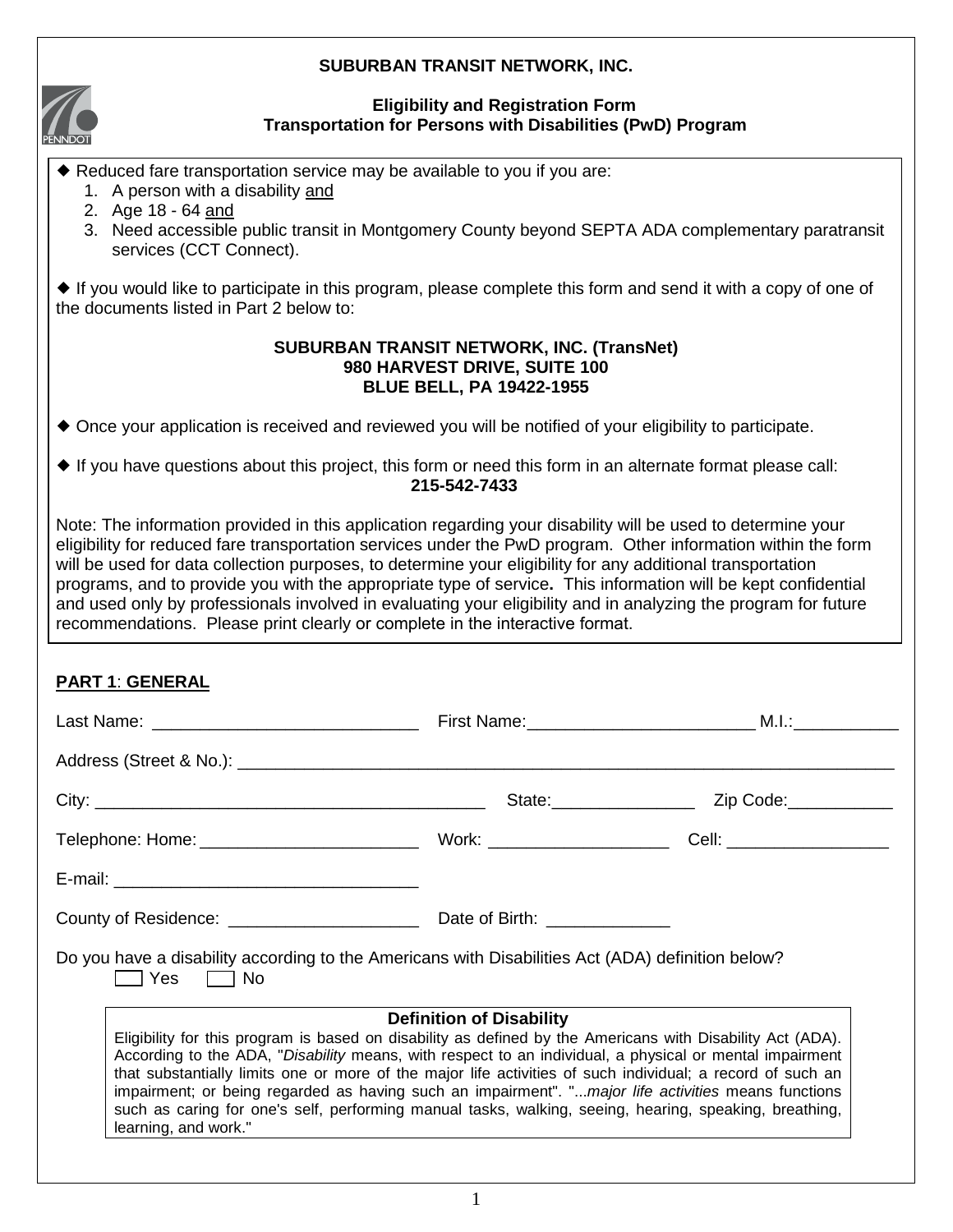## **PART 2: WRITTEN VERIFICATION THAT YOU ARE A PERSON WITH A DISABILITY**

Written verification by a knowledgeable organization or qualified individual that you are a person with a disability required to participate in the PwD program.

## **1. If you have written verification of a disability:**

You may already have written verification that you are a person with a disability from a service organization by having an identification card, a written assessment of your disability, etc. If so, send a copy of this information to TransNet. If not, you will need to ask an organization or individual listed below to verify, in writing, that you are a person with a disability according to the ADA definition and then send it to TransNet.

Please check the organization or individual whose written verification you are submitting with your application form.

| Office of Vocational Rehabilitation (OVR)      | Registered Physical/Occupational Therapist  |
|------------------------------------------------|---------------------------------------------|
| Social Security Insurance (SSI) and Disability | Physician                                   |
| Insurance (SSDI)                               | <b>Registered Nurse</b>                     |
| <b>Bureau of Blindness and Visual Services</b> | PA Attendant Care Program                   |
| Center for Independent Living (CIL)            | Community Services Program for Persons with |
| Mental Health/Mental Retardation Program       | <b>Physical Disabilities</b>                |
| <b>United Cerebral Palsy</b>                   | Other:                                      |
|                                                |                                             |

## **2. If you do not have written verification of a disability:**

Please fill out the attached Certification of Disability Form (Attachment A). It provides verification of a disability according to the definition in the Americans with Disabilities Act. This form can be used to acquire the necessary information for verifying a disability from a qualified health professional.

## **PART 3: INCOME AND HOUSEHOLD RELATED DATA**

Passenger income related data is being collected for further decision-making regarding the program. Complete this section only if you plan to use the PwD program for **medical** trips. THIS INFORMATION WILL NOT BE USED TO DETERMINE ELIGIBILITY FOR DISCOUNTED FARES UNDER THE PwD PROGRAM. Please check the appropriate space in each column:

### **Annual Income**

### **Household Size**

| ë. |
|----|
|    |
|    |
| 6  |
|    |
| ۲  |
|    |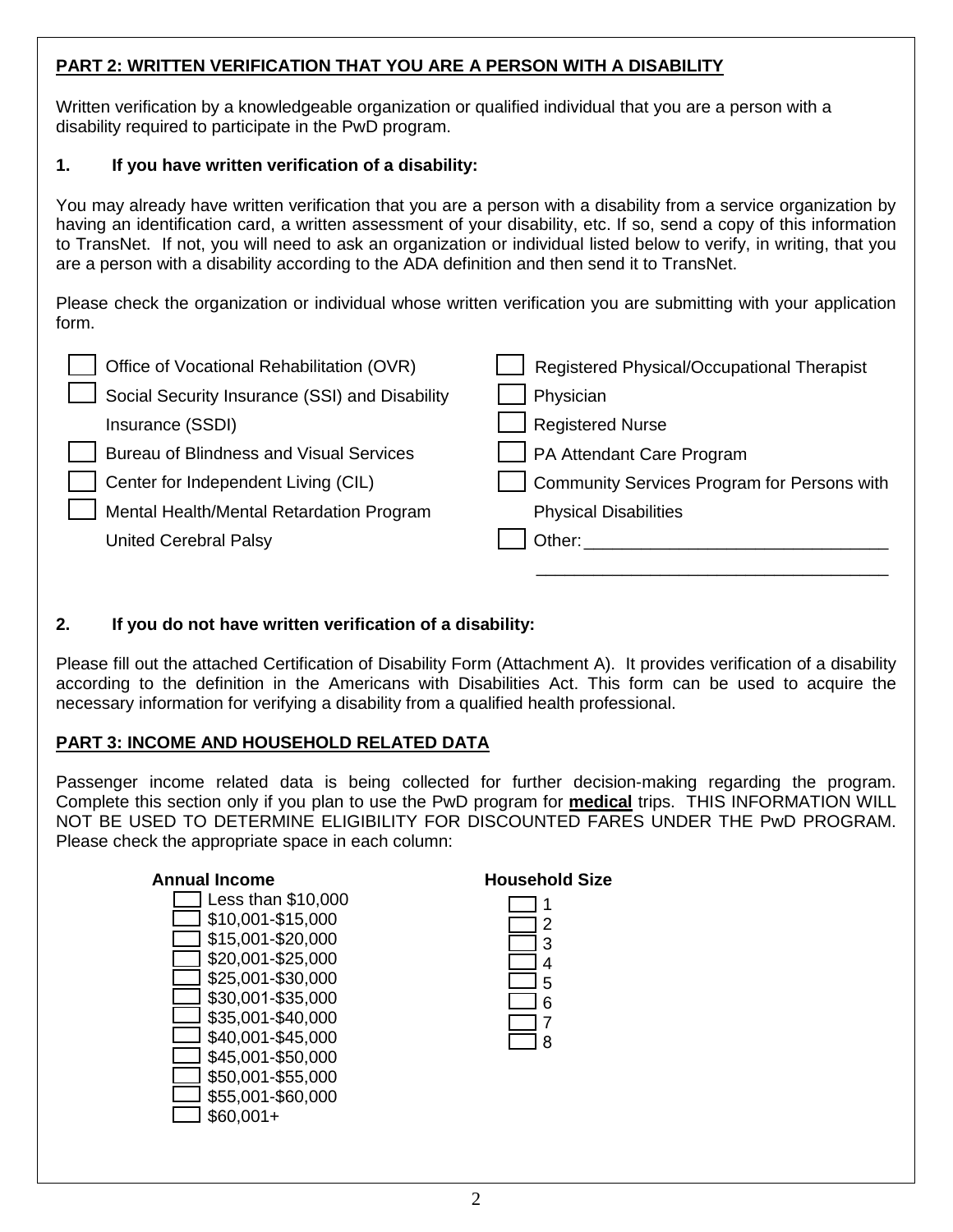## **PART 4: AVOIDING DUPLICATION OF TRANSPORTATION SERVICES**

Transportation services provided under the PwD program are not to be provided in place of any current transportation services that you already receive.

1. Do you now receive any transportation services or are any of your transportation costs paid for by another program or organization? Please check all that apply from the following list. (This information does not automatically exclude you from eligibility for the PwD program.)

| Senior Citizens Shared Ride Transportation Program (TransNet)<br>Area Agency on Aging<br><b>Medical Assistance Transportation Program</b><br>Americans with Disabilities Act Complementary Paratransit (SEPTA CCT Connect or PUT)<br>Mental Health/Mental Retardation (MH/MR)<br>Office of Vocational Rehabilitation (OVR) |  |  |
|----------------------------------------------------------------------------------------------------------------------------------------------------------------------------------------------------------------------------------------------------------------------------------------------------------------------------|--|--|
| 2. If you are not registered for Medical Assistance (MA), you may qualify. If appropriate, you will be referred to<br>the County Assistance Office (CAO) for a determination of eligibility for MA and other programs.                                                                                                     |  |  |
| Applicant was informed of pending referral to the County Assistance Office (CAO)<br>Applicant was referred to the CAO for MA eligibility determination on (date):<br>Initials of TransNet staff person initiating the referral to the CAO                                                                                  |  |  |
| <b>PART 5: INFORMATION SO WE MAY SERVE YOU BETTER</b>                                                                                                                                                                                                                                                                      |  |  |
| 1. Is your disability permanent?<br>Yes<br><b>No</b><br>(A standard definition of a permanent disability is one that lasts for 12 months or longer.)                                                                                                                                                                       |  |  |
|                                                                                                                                                                                                                                                                                                                            |  |  |
| 3. What is the nature of your disability? Check those that apply. (See Attachment B for Categories of<br>Disabilities)<br>Mobility disability (please see question 4 below)<br>Vision disability<br>Hearing disability<br>Cognitive disability<br>Mental disability                                                        |  |  |
| 4. Please check all mobility aids that apply.<br>Manual wheelchair<br>Guide/Service Dog<br>Crutches<br><b>White Cane</b><br>Power Wheelchair<br>Cane<br><b>Motorized Scooter</b><br>Walker                                                                                                                                 |  |  |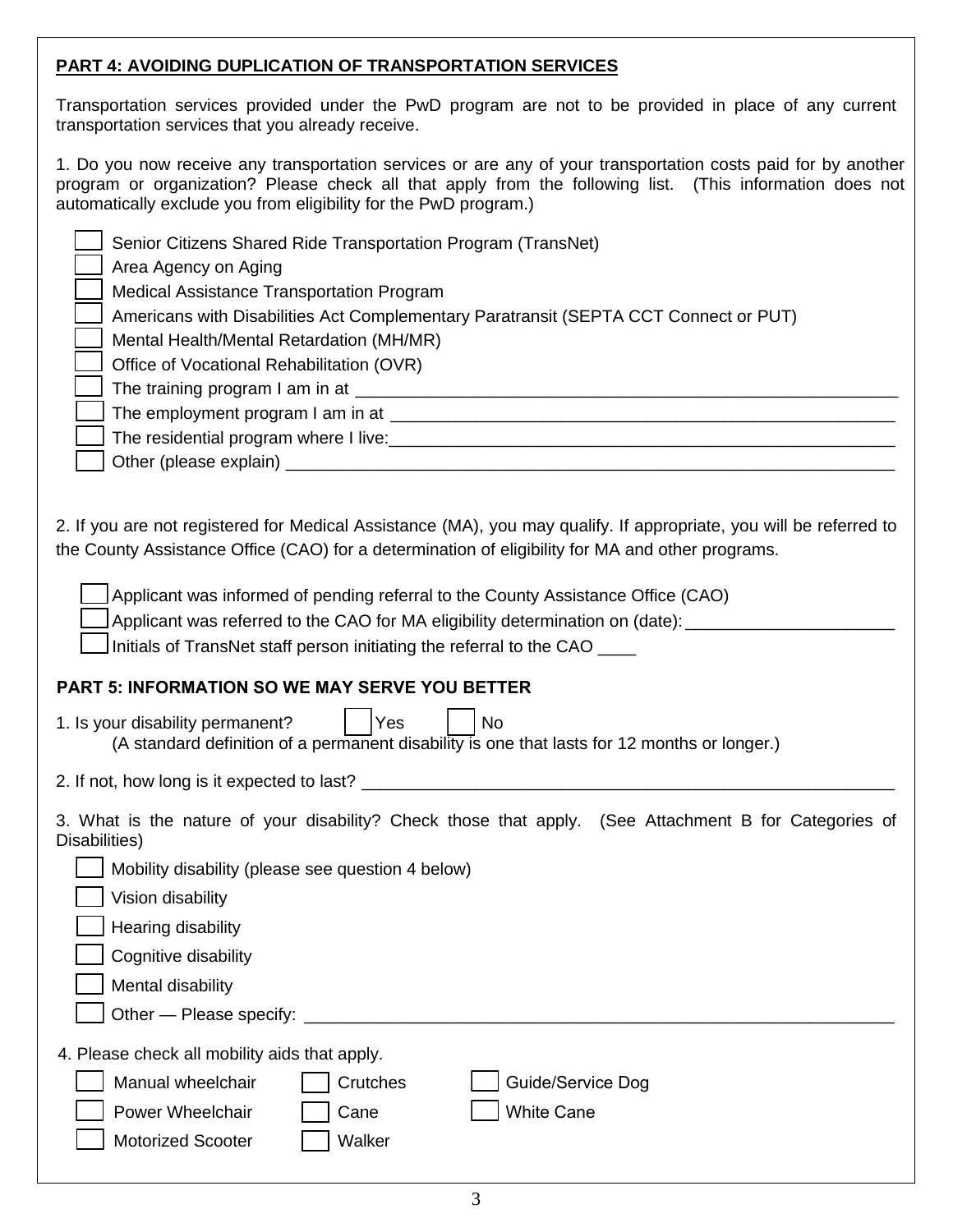| Yes<br><b>No</b><br>Sometimes<br>Please describe when you need assistance:                                                                                                                                                                                                                                                                                                                                                                                                                                                                                 |  | 5. Do you require the services of a personal care attendant or escort when you travel? (A personal care<br>attendant or escort is a person that you need to assist you during the trip or at your origin or destination) |                  |  |
|------------------------------------------------------------------------------------------------------------------------------------------------------------------------------------------------------------------------------------------------------------------------------------------------------------------------------------------------------------------------------------------------------------------------------------------------------------------------------------------------------------------------------------------------------------|--|--------------------------------------------------------------------------------------------------------------------------------------------------------------------------------------------------------------------------|------------------|--|
|                                                                                                                                                                                                                                                                                                                                                                                                                                                                                                                                                            |  |                                                                                                                                                                                                                          |                  |  |
| 6. Emergency Contact (Optional)                                                                                                                                                                                                                                                                                                                                                                                                                                                                                                                            |  |                                                                                                                                                                                                                          |                  |  |
|                                                                                                                                                                                                                                                                                                                                                                                                                                                                                                                                                            |  |                                                                                                                                                                                                                          |                  |  |
|                                                                                                                                                                                                                                                                                                                                                                                                                                                                                                                                                            |  | 7. Is there anything else you want us to know so we can serve you better? $\vert \vert$ Yes                                                                                                                              | No               |  |
| If "Yes," please describe:                                                                                                                                                                                                                                                                                                                                                                                                                                                                                                                                 |  |                                                                                                                                                                                                                          |                  |  |
| PART 6: RELEASE OF INFORMATION and YOUR CERTIFICATION OF THE APPLICATION FORM<br>I give my permission to Suburban Transit Network, Inc. to contact a health care or other professional that I<br>designate for additional information to verify that I am a person with a disability.<br><b>No</b><br>Yes<br>I understand that the purpose of this application is to determine if I am eligible to participate in the<br>PwD program. I certify that the information contained in this application is correct and truthful to the best<br>of my knowledge. |  |                                                                                                                                                                                                                          |                  |  |
| <b>Applicant's Signature</b>                                                                                                                                                                                                                                                                                                                                                                                                                                                                                                                               |  |                                                                                                                                                                                                                          | Date             |  |
|                                                                                                                                                                                                                                                                                                                                                                                                                                                                                                                                                            |  | <b>OR</b>                                                                                                                                                                                                                |                  |  |
| Representative's Name (Please Print)                                                                                                                                                                                                                                                                                                                                                                                                                                                                                                                       |  | Relationship to Applicant                                                                                                                                                                                                | Telephone number |  |
| Representative's Signature                                                                                                                                                                                                                                                                                                                                                                                                                                                                                                                                 |  |                                                                                                                                                                                                                          | Date             |  |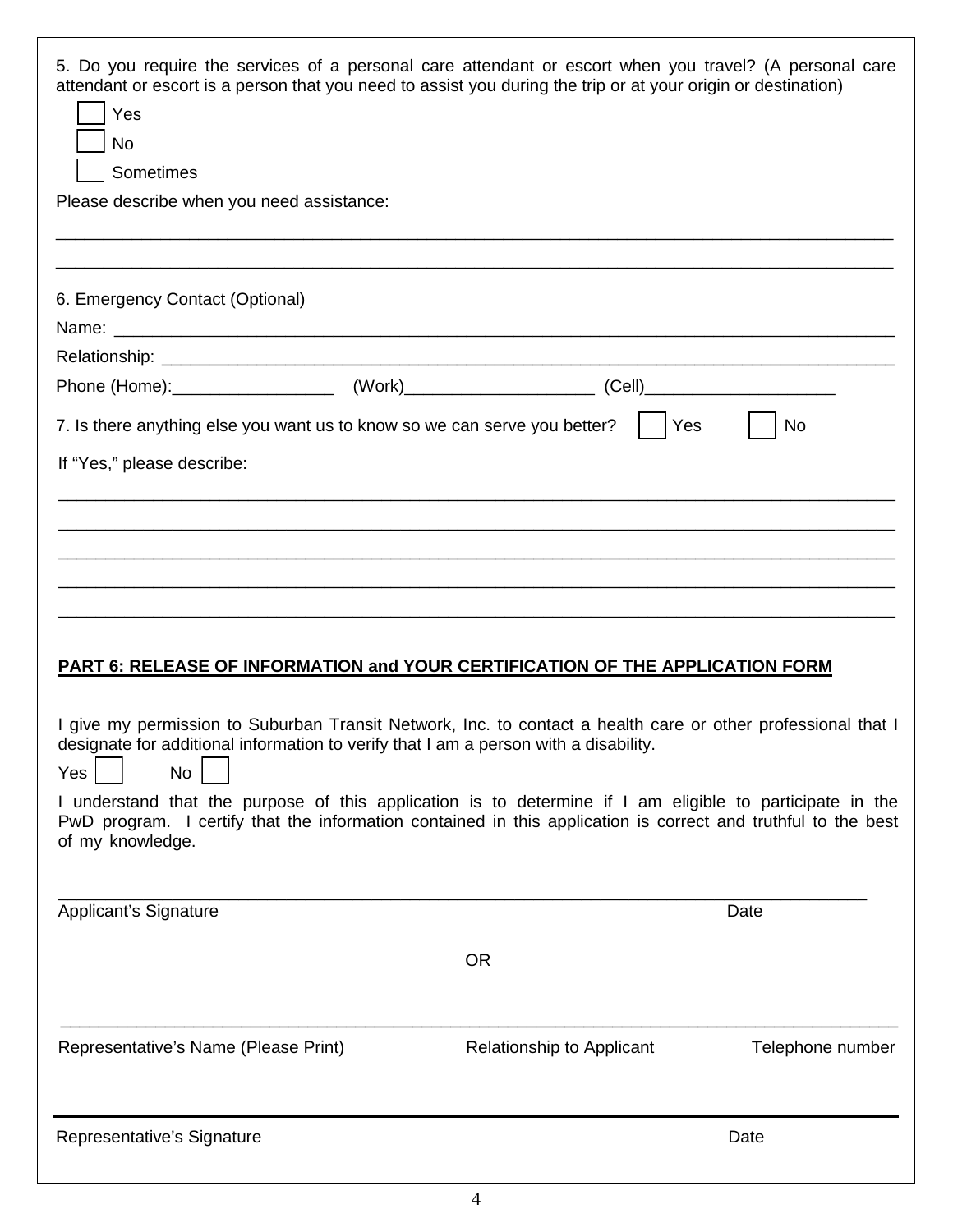#### **Attachment A**

### **Certification of Disability Form**

Reduced Fare Transportation Services

#### Transportation for Persons with Disabilities (PwD) Program

The purpose of this form is to provide written, independent verification that the applicant named below has a disability according to the definition in the Americans with Disabilities Act. This form is to be completed by a professional who is familiar with the applicant's disability. A professional is someone who has medical training, provides rehabilitative or therapeutic services, does cognitive assessments, or provides independent living and counseling services to people with disabilities. The applicant has applied for transportation services under the Transportation for Persons with Disabilities (PwD) program, which is being administered by the Pennsylvania Department of Transportation with services provided by Suburban Transit Network, Inc. If you have any questions about the form, please call **215-542-7433**.

Applicant Information (to be completed by applicant):

| Applicant or Applicant Representative Signature                                                                                                                                                                                                                                                                                                                                                                                                                                                                                                                           |                                                                                                                                                            |                                                                                                                                                                                                                          | Date                                     |
|---------------------------------------------------------------------------------------------------------------------------------------------------------------------------------------------------------------------------------------------------------------------------------------------------------------------------------------------------------------------------------------------------------------------------------------------------------------------------------------------------------------------------------------------------------------------------|------------------------------------------------------------------------------------------------------------------------------------------------------------|--------------------------------------------------------------------------------------------------------------------------------------------------------------------------------------------------------------------------|------------------------------------------|
| Eligibility for this program is based on disability as defined by the Americans with Disability Act (ADA). According to<br>the ADA, "Disability means, with respect to an individual, a physical or mental impairment that substantially limits one<br>or more of the major life activities of such individual; a record of such an impairment; or being regarded as having<br>such an impairment". "major life activities means functions such as caring for one's self, performing manual tasks,<br>walking, seeing, hearing, speaking, breathing, learning, and work." | <b>Definition of Disability</b>                                                                                                                            |                                                                                                                                                                                                                          |                                          |
| Please answer the following questions (to be completed by the agency or person providing verification of eligibility information)<br>Is the applicant's disability permanent?<br>(A standard definition of a permanent disability is one that lasts for 12 months or longer.)                                                                                                                                                                                                                                                                                             | $\mathsf{\mathsf{I}}$ Yes<br>l No                                                                                                                          |                                                                                                                                                                                                                          |                                          |
|                                                                                                                                                                                                                                                                                                                                                                                                                                                                                                                                                                           |                                                                                                                                                            |                                                                                                                                                                                                                          |                                          |
| What is the nature of the applicant's disability? Check those that apply.<br>Mobility disability (please see question to the right)<br>Vision disability<br>Hearing disability<br>Cognitive disability<br>Mental disability<br>Signature of Professional                                                                                                                                                                                                                                                                                                                  |                                                                                                                                                            | Please check all mobility aids that apply.<br>Manual wheelchair<br>Power Wheelchair<br>Motorized Scooter<br>Guide/Service Dog<br>Requires Personal Assistant (nurse, health aide, etc)<br><b>Requires Escort</b><br>Date | Crutches<br>Cane<br>Walker<br>White Cane |
| Title                                                                                                                                                                                                                                                                                                                                                                                                                                                                                                                                                                     |                                                                                                                                                            |                                                                                                                                                                                                                          | Name of Agency or Organization           |
| Address                                                                                                                                                                                                                                                                                                                                                                                                                                                                                                                                                                   |                                                                                                                                                            | Telephone                                                                                                                                                                                                                |                                          |
|                                                                                                                                                                                                                                                                                                                                                                                                                                                                                                                                                                           | Please send completed form to:<br>Suburban Transit Network, Inc.<br>980 Harvest Drive, Suite 100, Blue Bell, Pa.<br>19422-1955<br>ride@suburbantransit.org |                                                                                                                                                                                                                          |                                          |